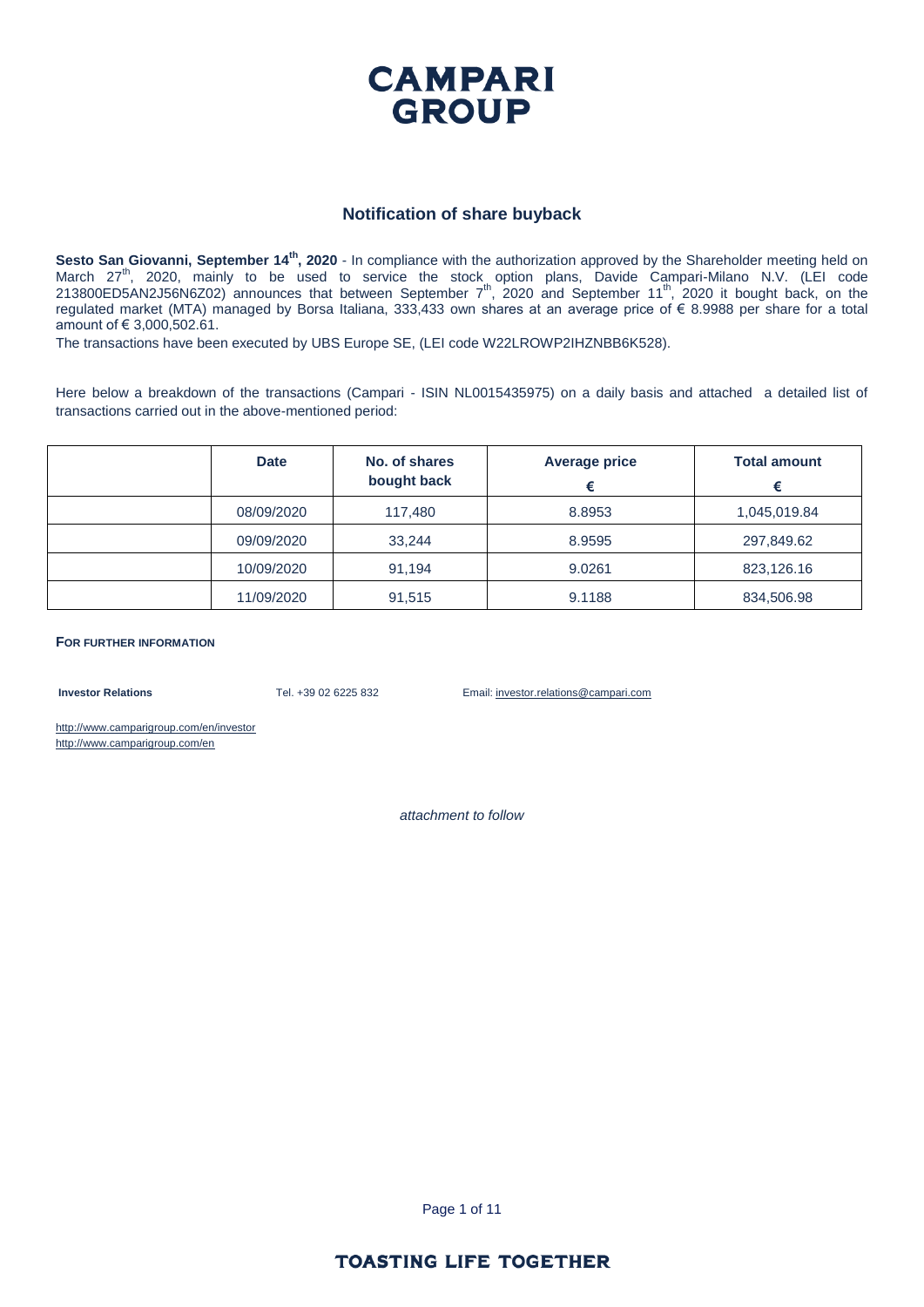| <b>Date</b> | Hour     | A/V | <b>Currency</b> | <b>Price</b> | No.of<br>shares |
|-------------|----------|-----|-----------------|--------------|-----------------|
| 08/09/2020  | 14:47:04 | Α   | <b>EUR</b>      | 8,943        | 773             |
| 08/09/2020  | 14:43:40 | A   | <b>EUR</b>      | 8,921        | 1020            |
| 08/09/2020  | 14:42:24 | A   | <b>EUR</b>      | 8,92         | 24              |
| 08/09/2020  | 14:37:51 | Α   | <b>EUR</b>      | 8,934        | 1061            |
| 08/09/2020  | 14:35:15 | Α   | <b>EUR</b>      | 8,922        | 1204            |
| 08/09/2020  | 14:29:43 | A   | <b>EUR</b>      | 8,926        | 1164            |
| 08/09/2020  | 14:26:02 | Α   | <b>EUR</b>      | 8,917        | 364             |
| 08/09/2020  | 14:25:56 | Α   | <b>EUR</b>      | 8,917        | 9               |
| 08/09/2020  | 14:19:04 | Α   | <b>EUR</b>      | 8,904        | 833             |
| 08/09/2020  | 14:19:04 | A   | <b>EUR</b>      | 8,904        | 215             |
| 08/09/2020  | 14:14:08 | A   | <b>EUR</b>      | 8,897        | 750             |
| 08/09/2020  | 14:14:06 | Α   | <b>EUR</b>      | 8,899        | 823             |
| 08/09/2020  | 14:14:06 | Α   | <b>EUR</b>      | 8,899        | 438             |
| 08/09/2020  | 14:10:07 | A   | <b>EUR</b>      | 8,9          | 1128            |
| 08/09/2020  | 14:02:40 | A   | <b>EUR</b>      | 8,895        | 759             |
| 08/09/2020  | 14:02:40 | A   | <b>EUR</b>      | 8,894        | 447             |
| 08/09/2020  | 14:02:40 | Α   | <b>EUR</b>      | 8,894        | 380             |
| 08/09/2020  | 14:02:40 | A   | <b>EUR</b>      | 8,894        | 770             |
| 08/09/2020  | 13:59:18 | A   | <b>EUR</b>      | 8,9          | 1153            |
| 08/09/2020  | 13:59:18 | Α   | <b>EUR</b>      | 8,904        | 1029            |
| 08/09/2020  | 13:54:39 | Α   | <b>EUR</b>      | 8,888        | 287             |
| 08/09/2020  | 13:54:39 | A   | <b>EUR</b>      | 8,887        | 900             |
| 08/09/2020  | 13:52:05 | Α   | <b>EUR</b>      | 8,9          | 1164            |
| 08/09/2020  | 13:52:04 | Α   | <b>EUR</b>      | 8,901        | 900             |
| 08/09/2020  | 13:50:20 | Α   | <b>EUR</b>      | 8,898        | 290             |
| 08/09/2020  | 13:50:20 | Α   | <b>EUR</b>      | 8,898        | 793             |
| 08/09/2020  | 13:48:45 | Α   | <b>EUR</b>      | 8,898        | 1071            |
| 08/09/2020  | 13:48:45 | Α   | <b>EUR</b>      | 8,898        | 1132            |
| 08/09/2020  | 13:47:37 | A   | <b>EUR</b>      | 8,895        | 373             |
| 08/09/2020  | 13:44:46 | Α   | <b>EUR</b>      | 8,885        | 498             |
| 08/09/2020  | 13:38:45 | Α   | <b>EUR</b>      | 8,882        | 1168            |
| 08/09/2020  | 13:35:28 | Α   | <b>EUR</b>      | 8,891        | 159             |
| 08/09/2020  | 13:35:28 | Α   | <b>EUR</b>      | 8,89         | 505             |
| 08/09/2020  | 13:35:28 | Α   | <b>EUR</b>      | 8,89         | 379             |
| 08/09/2020  | 13:35:08 | Α   | <b>EUR</b>      | 8,894        | 1261            |
| 08/09/2020  | 13:29:57 | Α   | <b>EUR</b>      | 8,885        | 480             |
| 08/09/2020  | 13:29:57 | Α   | <b>EUR</b>      | 8,884        | 480             |
| 08/09/2020  | 13:29:57 | Α   | <b>EUR</b>      | 8,885        | 480             |

Page 2 of 11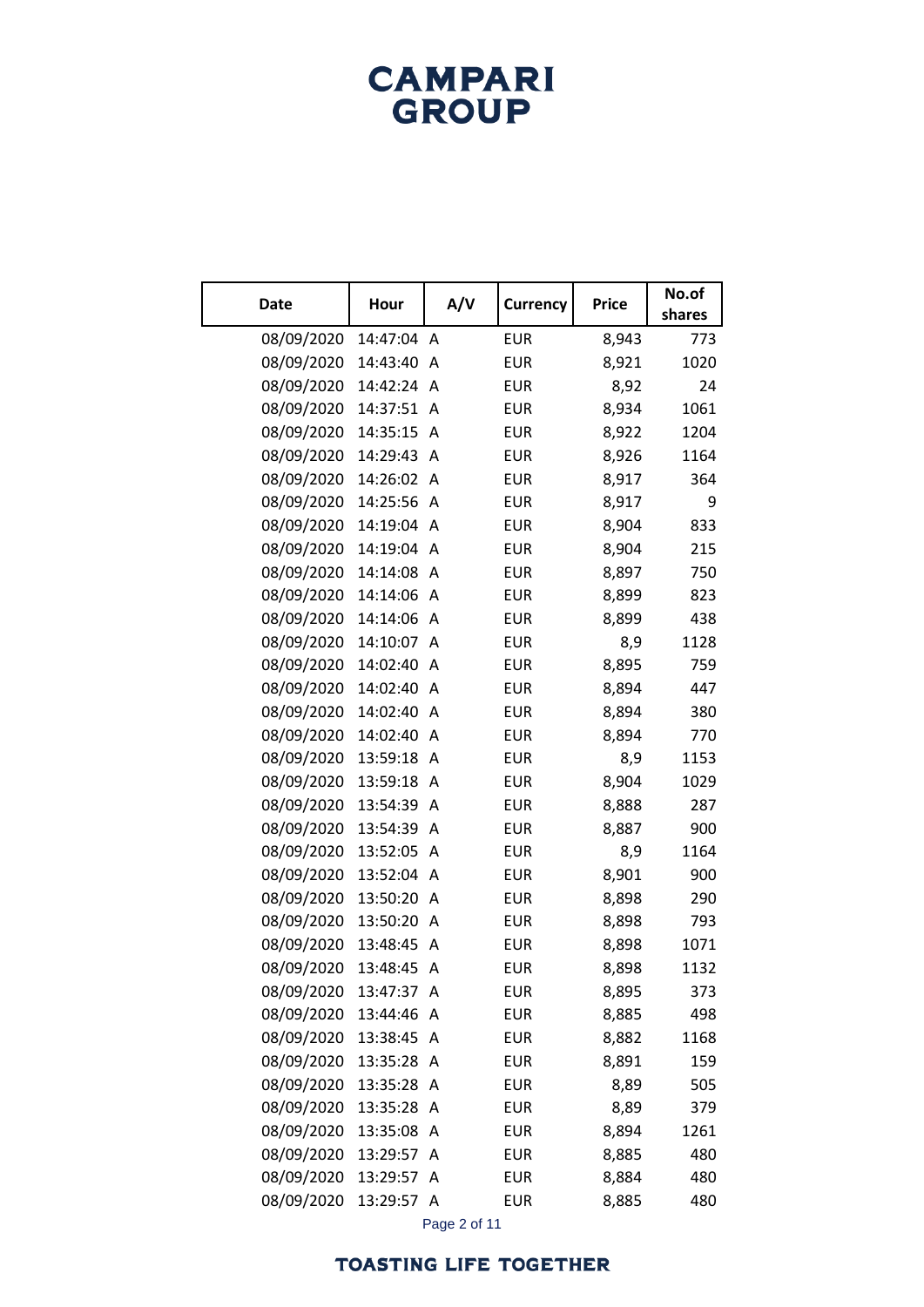| 08/09/2020 | 13:29:57 | Α              | <b>EUR</b> | 8,886 | 480  |
|------------|----------|----------------|------------|-------|------|
| 08/09/2020 | 13:29:57 | Α              | <b>EUR</b> | 8,886 | 79   |
| 08/09/2020 | 13:25:05 | Α              | <b>EUR</b> | 8,889 | 1104 |
| 08/09/2020 | 13:21:03 | Α              | <b>EUR</b> | 8,88  | 36   |
| 08/09/2020 | 13:21:03 | Α              | <b>EUR</b> | 8,88  | 500  |
| 08/09/2020 | 13:21:03 | A              | <b>EUR</b> | 8,88  | 700  |
| 08/09/2020 | 13:19:08 | Α              | <b>EUR</b> | 8,878 | 1264 |
| 08/09/2020 | 13:18:22 | Α              | <b>EUR</b> | 8,881 | 900  |
| 08/09/2020 | 13:15:29 | Α              | <b>EUR</b> | 8,871 | 714  |
| 08/09/2020 | 13:12:21 | A              | <b>EUR</b> | 8,883 | 700  |
| 08/09/2020 | 13:09:46 | Α              | <b>EUR</b> | 8,887 | 1053 |
| 08/09/2020 | 13:08:35 | A              | <b>EUR</b> | 8,886 | 415  |
| 08/09/2020 | 13:08:09 | Α              | <b>EUR</b> | 8,886 | 450  |
| 08/09/2020 | 13:07:51 | Α              | <b>EUR</b> | 8,886 | 270  |
| 08/09/2020 | 13:04:17 | Α              | <b>EUR</b> | 8,887 | 1117 |
| 08/09/2020 | 13:01:49 | Α              | <b>EUR</b> | 8,889 | 1036 |
| 08/09/2020 | 12:56:59 | Α              | <b>EUR</b> | 8,891 | 1173 |
| 08/09/2020 | 12:56:57 | Α              | <b>EUR</b> | 8,892 | 480  |
| 08/09/2020 | 12:51:47 | Α              | <b>EUR</b> | 8,883 | 1097 |
| 08/09/2020 | 12:45:11 | Α              | <b>EUR</b> | 8,874 | 1070 |
| 08/09/2020 | 12:44:06 | Α              | <b>EUR</b> | 8,88  | 1139 |
| 08/09/2020 | 12:37:18 | Α              | <b>EUR</b> | 8,896 | 1202 |
| 08/09/2020 | 12:35:08 | Α              | <b>EUR</b> | 8,9   | 1186 |
| 08/09/2020 | 12:35:08 | Α              | <b>EUR</b> | 8,9   | 380  |
| 08/09/2020 | 12:35:08 | Α              | <b>EUR</b> | 8,9   | 812  |
| 08/09/2020 | 12:34:04 | Α              | <b>EUR</b> | 8,9   | 668  |
| 08/09/2020 | 12:34:04 | Α              | <b>EUR</b> | 8,9   | 339  |
| 08/09/2020 | 12:34:04 | Α              | <b>EUR</b> | 8,899 | 339  |
| 08/09/2020 | 12:34:04 | Α              | <b>EUR</b> | 8,9   | 1034 |
| 08/09/2020 | 12:34:04 | Α              | <b>EUR</b> | 8,9   | 1219 |
| 08/09/2020 | 12:34:04 | Α              | <b>EUR</b> | 8,9   | 1113 |
| 08/09/2020 | 12:34:04 | Α              | <b>EUR</b> | 8,9   | 15   |
| 08/09/2020 | 12:34:04 | Α              | <b>EUR</b> | 8,9   | 1122 |
| 08/09/2020 | 12:34:04 | Α              | <b>EUR</b> | 8,9   | 1068 |
| 08/09/2020 | 12:34:04 | Α              | <b>EUR</b> | 8,9   | 1029 |
| 08/09/2020 | 12:34:04 | Α              | <b>EUR</b> | 8,9   | 1213 |
| 08/09/2020 | 12:28:08 | Α              | <b>EUR</b> | 8,907 | 1156 |
| 08/09/2020 | 12:14:09 | Α              | <b>EUR</b> | 8,914 | 1069 |
| 08/09/2020 | 12:06:43 | A              | <b>EUR</b> | 8,914 | 1154 |
| 08/09/2020 | 11:56:36 | Α              | <b>EUR</b> | 8,91  | 26   |
| 08/09/2020 | 11:56:36 | Α              | <b>EUR</b> | 8,91  | 222  |
| 08/09/2020 | 11:56:36 | Α              | <b>EUR</b> | 8,91  | 277  |
| 08/09/2020 | 11:49:03 | $\overline{A}$ | <b>EUR</b> | 8,9   | 1119 |

Page 3 of 11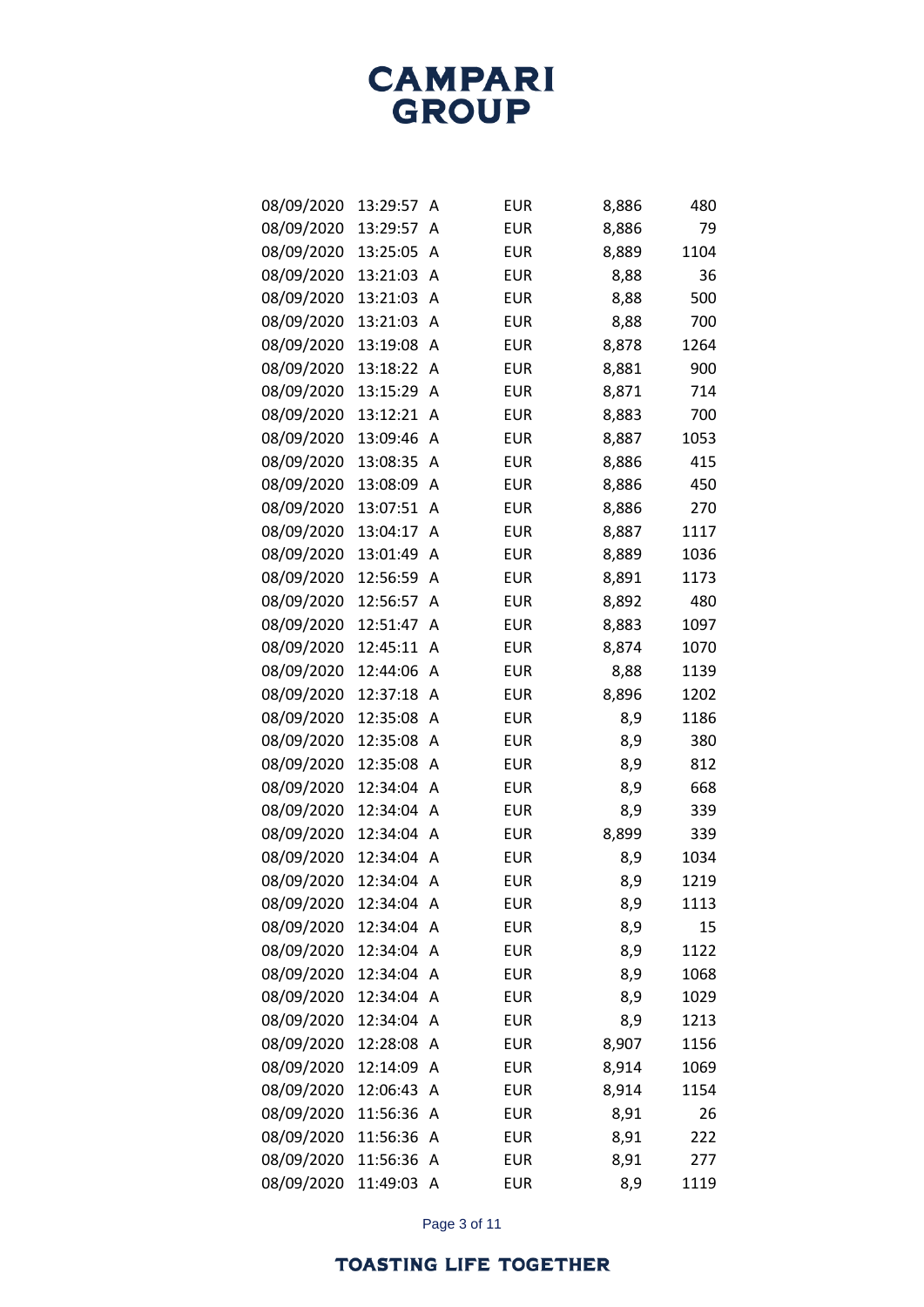| 08/09/2020 | 11:49:03 | Α | <b>EUR</b> | 8,9   | 1106 |
|------------|----------|---|------------|-------|------|
| 08/09/2020 | 11:49:03 | A | <b>EUR</b> | 8,9   | 684  |
| 08/09/2020 | 11:49:03 | Α | <b>EUR</b> | 8,9   | 865  |
| 08/09/2020 | 11:49:03 | Α | <b>EUR</b> | 8,9   | 388  |
| 08/09/2020 | 11:49:03 | Α | <b>EUR</b> | 8,9   | 181  |
| 08/09/2020 | 11:49:03 | Α | <b>EUR</b> | 8,9   | 906  |
| 08/09/2020 | 11:49:03 | Α | <b>EUR</b> | 8,9   | 476  |
| 08/09/2020 | 11:49:03 | Α | <b>EUR</b> | 8,9   | 574  |
| 08/09/2020 | 11:47:55 | Α | <b>EUR</b> | 8,9   | 284  |
| 08/09/2020 | 11:47:55 | Α | <b>EUR</b> | 8,901 | 1000 |
| 08/09/2020 | 11:39:59 | Α | <b>EUR</b> | 8,909 | 185  |
| 08/09/2020 | 11:39:30 | Α | <b>EUR</b> | 8,909 | 928  |
| 08/09/2020 | 11:26:20 | Α | <b>EUR</b> | 8,911 | 1240 |
| 08/09/2020 | 11:15:08 | Α | <b>EUR</b> | 8,917 | 1224 |
| 08/09/2020 | 11:04:51 | Α | <b>EUR</b> | 8,905 | 1090 |
| 08/09/2020 | 10:58:52 | Α | <b>EUR</b> | 8,9   | 1185 |
| 08/09/2020 | 10:50:18 | Α | <b>EUR</b> | 8,893 | 1180 |
| 08/09/2020 | 10:48:23 | Α | <b>EUR</b> | 8,895 | 1238 |
| 08/09/2020 | 10:48:23 | Α | <b>EUR</b> | 8,894 | 1035 |
| 08/09/2020 | 10:48:23 | Α | <b>EUR</b> | 8,895 | 1034 |
| 08/09/2020 | 10:38:36 | Α | <b>EUR</b> | 8,888 | 480  |
| 08/09/2020 | 10:38:36 | Α | <b>EUR</b> | 8,887 | 1073 |
| 08/09/2020 | 10:38:36 | Α | <b>EUR</b> | 8,888 | 805  |
| 08/09/2020 | 10:38:36 | Α | <b>EUR</b> | 8,888 | 303  |
| 08/09/2020 | 10:31:31 | Α | <b>EUR</b> | 8,89  | 1254 |
| 08/09/2020 | 10:30:36 | Α | <b>EUR</b> | 8,89  | 716  |
| 08/09/2020 | 10:25:31 | Α | <b>EUR</b> | 8,889 | 1268 |
| 08/09/2020 | 10:24:38 | Α | <b>EUR</b> | 8,895 | 1100 |
| 08/09/2020 | 10:24:38 | Α | <b>EUR</b> | 8,895 | 1044 |
| 08/09/2020 | 10:16:50 | Α | <b>EUR</b> | 8,88  | 1222 |
| 08/09/2020 | 10:16:50 | Α | <b>EUR</b> | 8,882 | 1267 |
| 08/09/2020 | 10:10:24 | Α | <b>EUR</b> | 8,884 | 70   |
| 08/09/2020 | 10:10:24 | Α | <b>EUR</b> | 8,884 | 1093 |
| 08/09/2020 | 10:08:53 | Α | <b>EUR</b> | 8,882 | 966  |
| 08/09/2020 | 10:08:53 | Α | <b>EUR</b> | 8,882 | 95   |
| 08/09/2020 | 10:08:53 | Α | <b>EUR</b> | 8,881 | 1114 |
| 08/09/2020 | 10:03:32 | Α | <b>EUR</b> | 8,87  | 899  |
| 08/09/2020 | 10:03:32 | Α | <b>EUR</b> | 8,87  | 1098 |
| 08/09/2020 | 10:00:03 | Α | <b>EUR</b> | 8,87  | 1129 |
| 08/09/2020 | 10:00:03 | Α | <b>EUR</b> | 8,87  | 29   |
| 08/09/2020 | 09:59:27 | Α | <b>EUR</b> | 8,872 | 38   |
| 08/09/2020 | 09:59:08 | Α | <b>EUR</b> | 8,875 | 44   |
| 08/09/2020 | 09:51:50 | Α | <b>EUR</b> | 8,86  | 1226 |

Page 4 of 11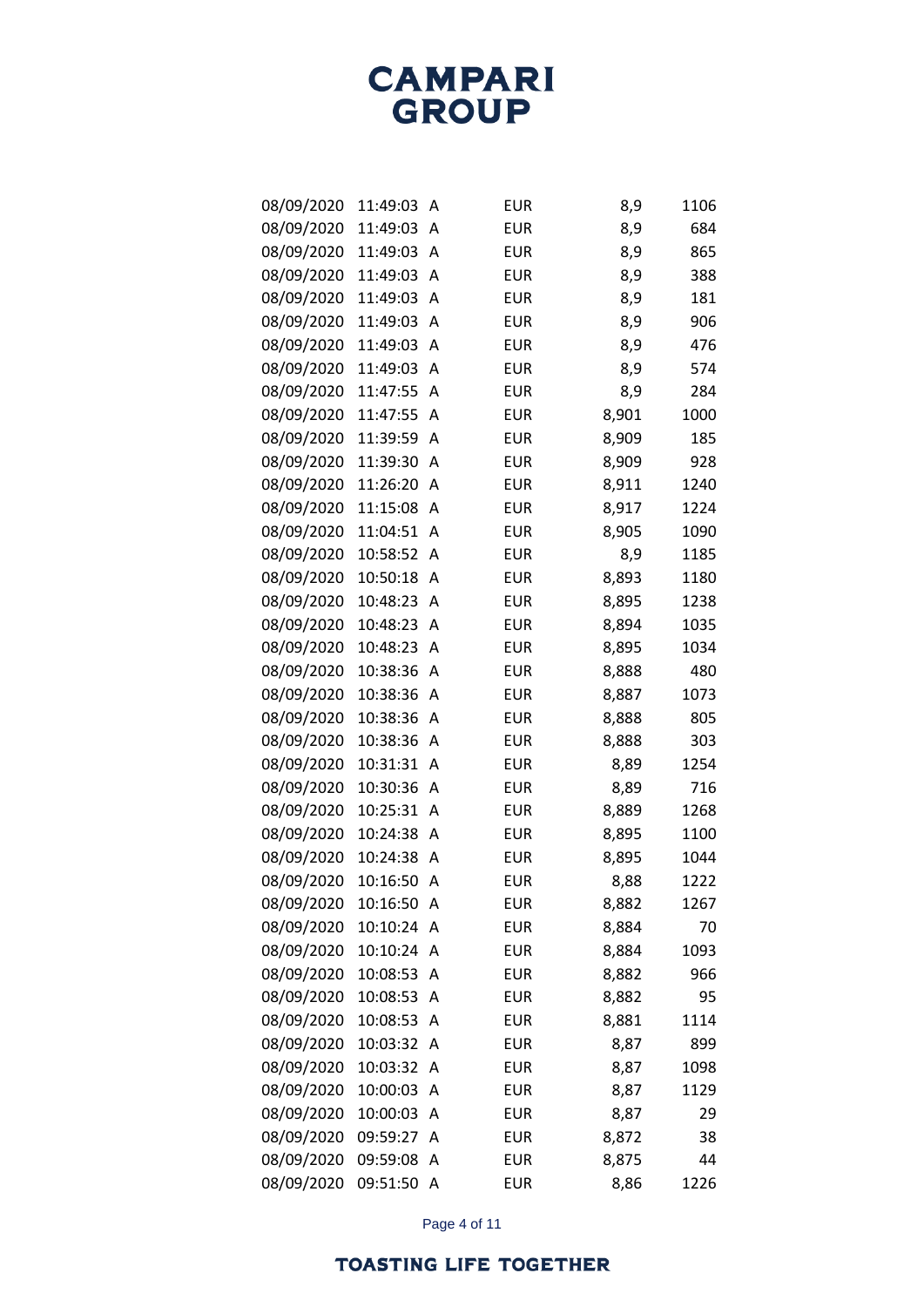| 08/09/2020 | 09:51:50 | Α | <b>EUR</b> | 8,86  | 21   |
|------------|----------|---|------------|-------|------|
| 08/09/2020 | 09:51:50 | Α | <b>EUR</b> | 8,86  | 1136 |
| 08/09/2020 | 09:45:46 | Α | <b>EUR</b> | 8,86  | 1170 |
| 08/09/2020 | 09:43:19 | Α | <b>EUR</b> | 8,874 | 775  |
| 08/09/2020 | 09:43:19 | Α | <b>EUR</b> | 8,874 | 456  |
| 08/09/2020 | 09:39:04 | Α | <b>EUR</b> | 8,885 | 351  |
| 08/09/2020 | 09:39:04 | Α | <b>EUR</b> | 8,884 | 800  |
| 08/09/2020 | 09:39:04 | Α | <b>EUR</b> | 8,884 | 1030 |
| 08/09/2020 | 09:36:58 | Α | <b>EUR</b> | 8,881 | 1268 |
| 08/09/2020 | 09:29:52 | Α | <b>EUR</b> | 8,884 | 1136 |
| 08/09/2020 | 09:29:52 | Α | <b>EUR</b> | 8,884 | 1040 |
| 08/09/2020 | 09:23:35 | Α | <b>EUR</b> | 8,868 | 1235 |
| 08/09/2020 | 09:20:57 | Α | <b>EUR</b> | 8,865 | 160  |
| 08/09/2020 | 09:20:57 | Α | <b>EUR</b> | 8,865 | 864  |
| 08/09/2020 | 09:19:14 | Α | <b>EUR</b> | 8,871 | 910  |
| 08/09/2020 | 09:18:07 | Α | <b>EUR</b> | 8,871 | 322  |
| 08/09/2020 | 09:11:00 | Α | <b>EUR</b> | 8,893 | 1228 |
| 08/09/2020 | 09:06:54 | Α | <b>EUR</b> | 8,905 | 349  |
| 08/09/2020 | 09:06:54 | Α | <b>EUR</b> | 8,905 | 900  |
| 08/09/2020 | 09:06:54 | Α | <b>EUR</b> | 8,905 | 11   |
| 08/09/2020 | 09:01:38 | Α | <b>EUR</b> | 8,918 | 1233 |
| 08/09/2020 | 08:56:53 | Α | <b>EUR</b> | 8,934 | 129  |
| 08/09/2020 | 08:56:52 | Α | <b>EUR</b> | 8,934 | 981  |
| 08/09/2020 | 08:53:21 | Α | <b>EUR</b> | 8,952 | 1080 |
| 08/09/2020 | 08:35:04 | Α | <b>EUR</b> | 8,937 | 1163 |
| 08/09/2020 | 08:35:04 | Α | <b>EUR</b> | 8,937 | 79   |
| 08/09/2020 | 08:25:44 | Α | <b>EUR</b> | 8,941 | 719  |
| 08/09/2020 | 08:25:44 | Α | <b>EUR</b> | 8,941 | 471  |
| 08/09/2020 | 08:16:58 | Α | <b>EUR</b> | 8,939 | 1124 |
| 09/09/2020 | 13:52:21 | Α | <b>EUR</b> | 8,967 | 1264 |
| 09/09/2020 | 13:52:19 | Α | <b>EUR</b> | 8,97  | 1199 |
| 09/09/2020 | 13:36:40 | A | <b>EUR</b> | 8,967 | 1109 |
| 09/09/2020 | 13:27:54 | Α | <b>EUR</b> | 8,967 | 1087 |
| 09/09/2020 | 13:16:47 | Α | <b>EUR</b> | 8,97  | 2    |
| 09/09/2020 | 13:16:47 | Α | <b>EUR</b> | 8,97  | 196  |
| 09/09/2020 | 13:16:47 | Α | <b>EUR</b> | 8,97  | 900  |
| 09/09/2020 | 13:13:05 | Α | <b>EUR</b> | 8,967 | 92   |
| 09/09/2020 | 13:13:05 | Α | <b>EUR</b> | 8,967 | 800  |
| 09/09/2020 | 13:13:05 | Α | <b>EUR</b> | 8,967 | 204  |
| 09/09/2020 | 13:02:37 | Α | <b>EUR</b> | 8,959 | 1258 |
| 09/09/2020 | 12:53:31 | Α | EUR        | 8,946 | 356  |
| 09/09/2020 | 12:53:31 | Α | EUR        | 8,946 | 486  |
| 09/09/2020 | 12:47:08 | A | EUR        | 8,95  | 663  |

Page 5 of 11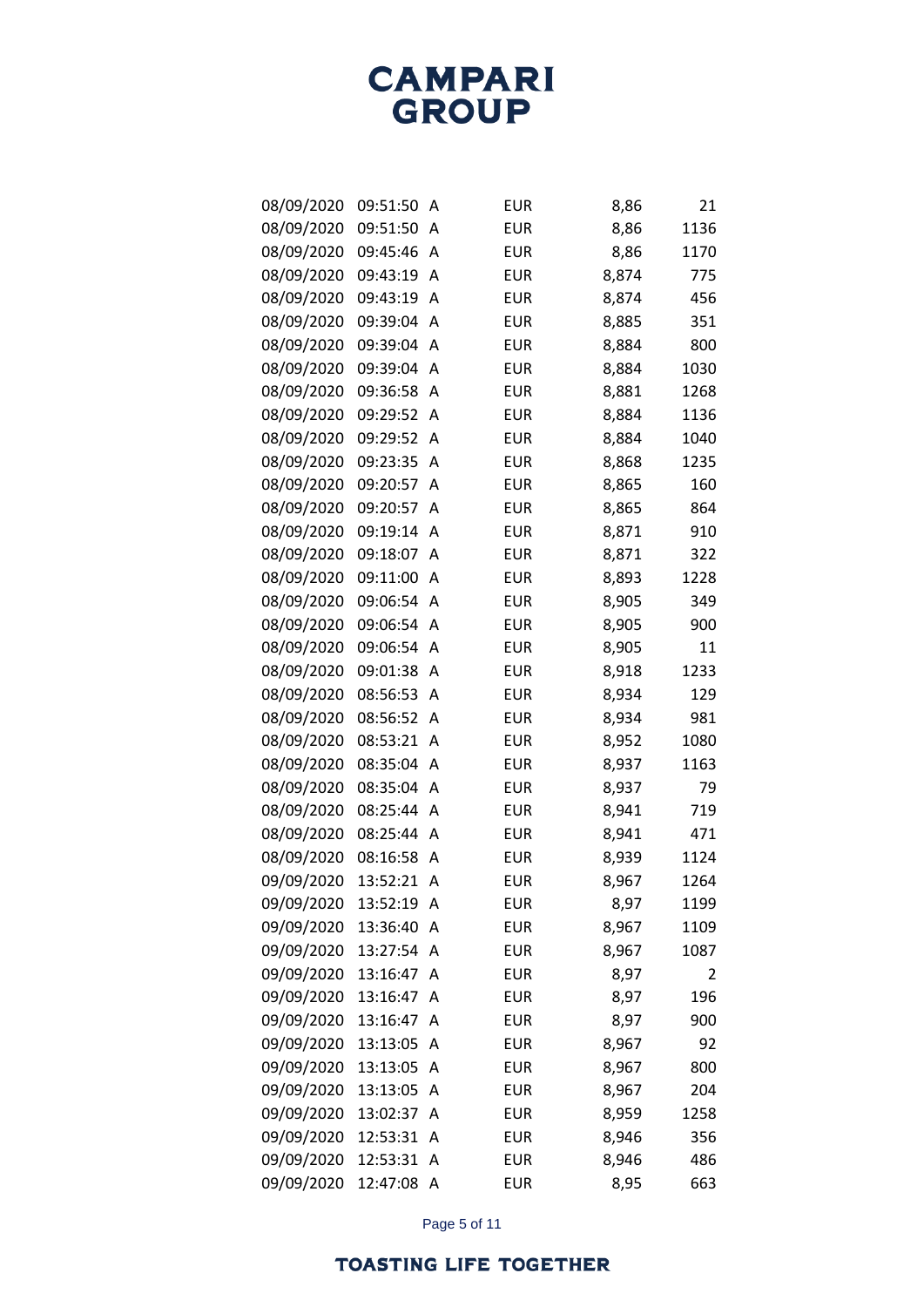| 09/09/2020 | 12:45:43 | Α | <b>EUR</b> | 8,95  | 443  |
|------------|----------|---|------------|-------|------|
| 09/09/2020 | 12:36:50 | A | <b>EUR</b> | 8,95  | 351  |
| 09/09/2020 | 12:36:50 | A | <b>EUR</b> | 8,95  | 777  |
| 09/09/2020 | 12:25:02 | A | <b>EUR</b> | 8,941 | 697  |
| 09/09/2020 | 12:25:02 | Α | <b>EUR</b> | 8,94  | 550  |
| 09/09/2020 | 12:11:56 | Α | <b>EUR</b> | 8,932 | 967  |
| 09/09/2020 | 12:11:56 | A | <b>EUR</b> | 8,932 | 231  |
| 09/09/2020 | 12:04:51 | Α | <b>EUR</b> | 8,944 | 962  |
| 09/09/2020 | 12:04:51 | Α | <b>EUR</b> | 8,944 | 60   |
| 09/09/2020 | 11:52:30 | A | <b>EUR</b> | 8,937 | 15   |
| 09/09/2020 | 11:52:30 | Α | <b>EUR</b> | 8,937 | 338  |
| 09/09/2020 | 11:52:30 | Α | <b>EUR</b> | 8,937 | 900  |
| 09/09/2020 | 11:48:01 | Α | <b>EUR</b> | 8,936 | 1084 |
| 09/09/2020 | 11:48:01 | A | <b>EUR</b> | 8,936 | 147  |
| 09/09/2020 | 11:40:15 | Α | <b>EUR</b> | 8,946 | 418  |
| 09/09/2020 | 11:40:15 | Α | <b>EUR</b> | 8,946 | 231  |
| 09/09/2020 | 11:40:13 | A | <b>EUR</b> | 8,946 | 530  |
| 09/09/2020 | 11:33:12 | Α | <b>EUR</b> | 8,956 | 1244 |
| 09/09/2020 | 11:28:37 | A | <b>EUR</b> | 8,959 | 31   |
| 09/09/2020 | 11:27:37 | Α | <b>EUR</b> | 8,959 | 1014 |
| 09/09/2020 | 11:19:41 | A | <b>EUR</b> | 8,966 | 1207 |
| 09/09/2020 | 11:17:06 | A | <b>EUR</b> | 8,97  | 950  |
| 09/09/2020 | 11:17:06 | A | <b>EUR</b> | 8,969 | 1000 |
| 09/09/2020 | 11:17:06 | Α | <b>EUR</b> | 8,97  | 1188 |
| 09/09/2020 | 11:17:06 | A | <b>EUR</b> | 8,97  | 1235 |
| 09/09/2020 | 11:17:06 | Α | <b>EUR</b> | 8,97  | 1124 |
| 09/09/2020 | 11:17:06 | A | <b>EUR</b> | 8,97  | 1130 |
| 09/09/2020 | 11:17:06 | Α | <b>EUR</b> | 8,97  | 1258 |
| 09/09/2020 | 11:17:06 | Α | <b>EUR</b> | 8,97  | 1189 |
| 09/09/2020 | 11:17:06 | Α | <b>EUR</b> | 8,97  | 1250 |
| 09/09/2020 | 11:17:06 | Α | <b>EUR</b> | 8,97  | 1107 |
| 10/09/2020 | 16:29:40 | A | <b>EUR</b> | 9,03  | 192  |
| 10/09/2020 | 16:27:35 | Α | <b>EUR</b> | 9,02  | 1191 |
| 10/09/2020 | 16:27:35 | Α | <b>EUR</b> | 9,02  | 441  |
| 10/09/2020 | 16:27:35 | Α | <b>EUR</b> | 9,02  | 460  |
| 10/09/2020 | 16:27:28 | A | <b>EUR</b> | 9,02  | 194  |
| 10/09/2020 | 16:26:53 | Α | <b>EUR</b> | 9,013 | 322  |
| 10/09/2020 | 16:26:47 | Α | <b>EUR</b> | 9,013 | 322  |
| 10/09/2020 | 16:26:41 | Α | <b>EUR</b> | 9,013 | 165  |
| 10/09/2020 | 16:26:41 | A | <b>EUR</b> | 9,013 | 355  |
| 10/09/2020 | 16:26:40 | Α | <b>EUR</b> | 9,013 | 500  |
| 10/09/2020 | 16:26:34 | Α | <b>EUR</b> | 9,013 | 579  |
| 10/09/2020 | 16:26:10 | A | EUR        | 9,021 | 582  |

Page 6 of 11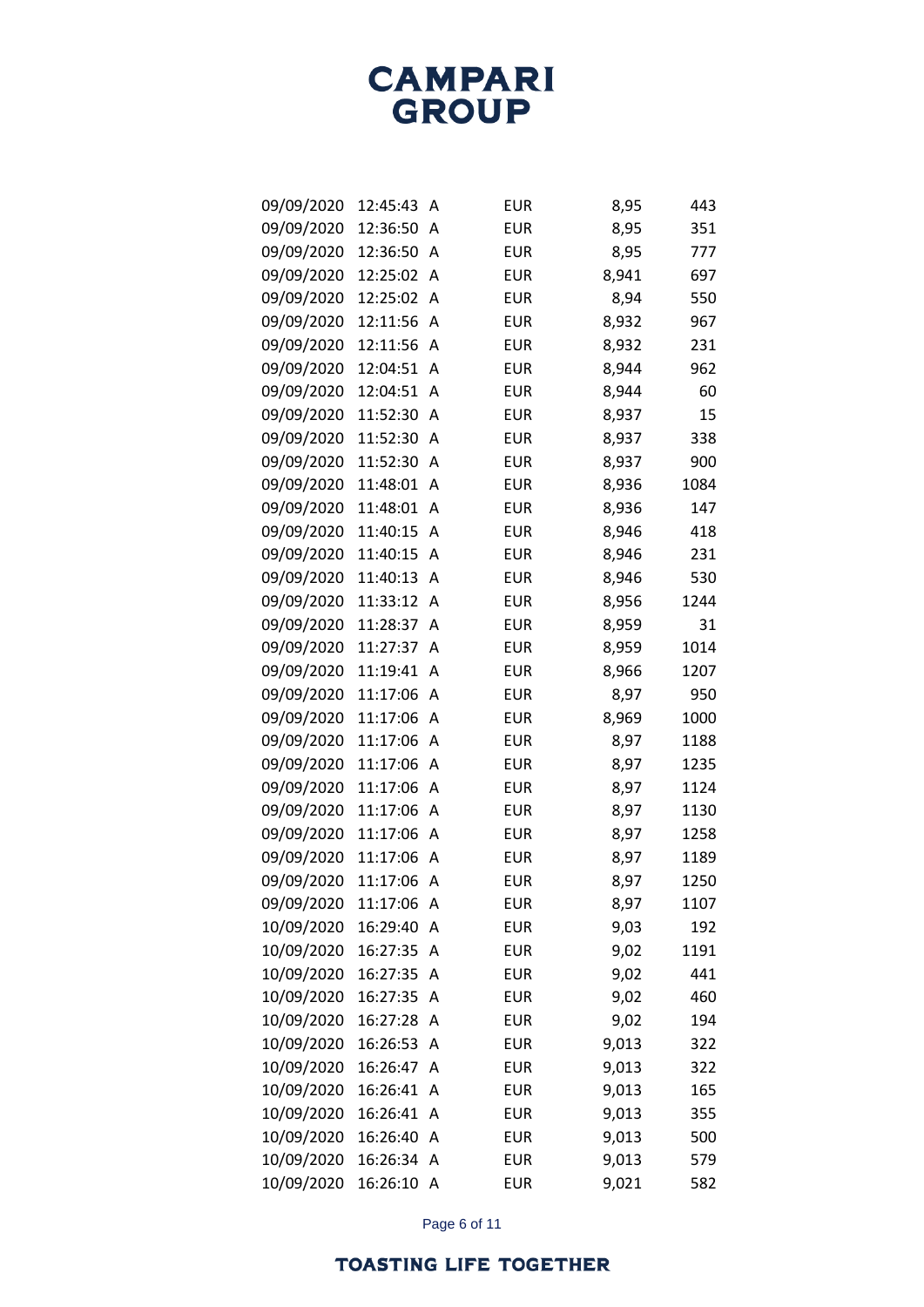| 10/09/2020 | 16:26:10 | Α            | <b>EUR</b> | 9,021 | 430   |
|------------|----------|--------------|------------|-------|-------|
| 10/09/2020 | 16:26:05 | A            | <b>EUR</b> | 9,021 | 158   |
| 10/09/2020 | 16:26:02 | Α            | <b>EUR</b> | 9,021 | 1250  |
| 10/09/2020 | 16:26:02 | Α            | <b>EUR</b> | 9,021 | 658   |
| 10/09/2020 | 16:25:59 | Α            | <b>EUR</b> | 9,021 | 373   |
| 10/09/2020 | 16:25:41 | Α            | <b>EUR</b> | 9,024 | 750   |
| 10/09/2020 | 16:25:31 | Α            | <b>EUR</b> | 9,022 | 110   |
| 10/09/2020 | 16:25:22 | Α            | <b>EUR</b> | 9,025 | 500   |
| 10/09/2020 | 16:25:13 | Α            | <b>EUR</b> | 9,025 | 386   |
| 10/09/2020 | 16:25:13 | Α            | <b>EUR</b> | 9,025 | 442   |
| 10/09/2020 | 16:25:10 | Α            | <b>EUR</b> | 9,025 | 428   |
| 10/09/2020 | 16:25:09 | Α            | <b>EUR</b> | 9,025 | 1205  |
| 10/09/2020 | 16:24:44 | Α            | <b>EUR</b> | 9,024 | 579   |
| 10/09/2020 | 16:24:37 | Α            | <b>EUR</b> | 9,024 | 142   |
| 10/09/2020 | 16:24:16 | Α            | <b>EUR</b> | 9,026 | 1017  |
| 10/09/2020 | 16:24:12 | Α            | <b>EUR</b> | 9,025 | 816   |
| 10/09/2020 | 16:24:06 | Α            | <b>EUR</b> | 9,025 | 405   |
| 10/09/2020 | 16:23:57 | Α            | <b>EUR</b> | 9,027 | 1503  |
| 10/09/2020 | 16:23:49 | Α            | <b>EUR</b> | 9,027 | 110   |
| 10/09/2020 | 16:23:47 | Α            | <b>EUR</b> | 9,027 | 77    |
| 10/09/2020 | 16:23:46 | Α            | <b>EUR</b> | 9,03  | 22762 |
| 10/09/2020 | 16:23:45 | Α            | <b>EUR</b> | 9,03  | 900   |
| 10/09/2020 | 16:23:45 | Α            | <b>EUR</b> | 9,03  | 900   |
| 10/09/2020 | 16:23:45 | Α            | <b>EUR</b> | 9,03  | 900   |
| 10/09/2020 | 16:23:45 | Α            | <b>EUR</b> | 9,03  | 1863  |
| 10/09/2020 | 16:23:45 | Α            | <b>EUR</b> | 9,03  | 2212  |
| 10/09/2020 | 16:23:45 | Α            | <b>EUR</b> | 9,03  | 1127  |
| 10/09/2020 | 16:23:45 | Α            | <b>EUR</b> | 9,03  | 2277  |
| 10/09/2020 | 16:23:45 | Α            | <b>EUR</b> | 9,03  | 1368  |
| 10/09/2020 | 16:23:45 | Α            | <b>EUR</b> | 9,03  | 1112  |
| 10/09/2020 | 16:23:45 | Α            | <b>EUR</b> | 9,03  | 1241  |
| 10/09/2020 | 16:23:45 | Α            | <b>EUR</b> | 9,03  | 1711  |
| 10/09/2020 | 16:23:45 | Α            | <b>EUR</b> | 9,03  | 1155  |
| 10/09/2020 | 16:23:45 | Α            | <b>EUR</b> | 9,03  | 1141  |
| 10/09/2020 | 16:23:45 | A            | <b>EUR</b> | 9,03  | 180   |
| 10/09/2020 | 16:23:45 | Α            | <b>EUR</b> | 9,03  | 392   |
| 10/09/2020 | 16:23:45 | Α            | <b>EUR</b> | 9,03  | 1092  |
| 10/09/2020 | 16:23:45 | Α            | <b>EUR</b> | 9,03  | 1013  |
| 10/09/2020 | 16:23:45 | Α            | <b>EUR</b> | 9,03  | 1203  |
| 10/09/2020 | 16:23:45 | Α            | <b>EUR</b> | 9,03  | 1501  |
| 10/09/2020 | 16:23:45 | Α            | <b>EUR</b> | 9,03  | 1973  |
| 10/09/2020 | 16:23:45 | Α            | <b>EUR</b> | 9,03  | 1371  |
| 10/09/2020 | 16:23:45 | $\mathsf{A}$ | <b>EUR</b> | 9,03  | 1409  |

Page 7 of 11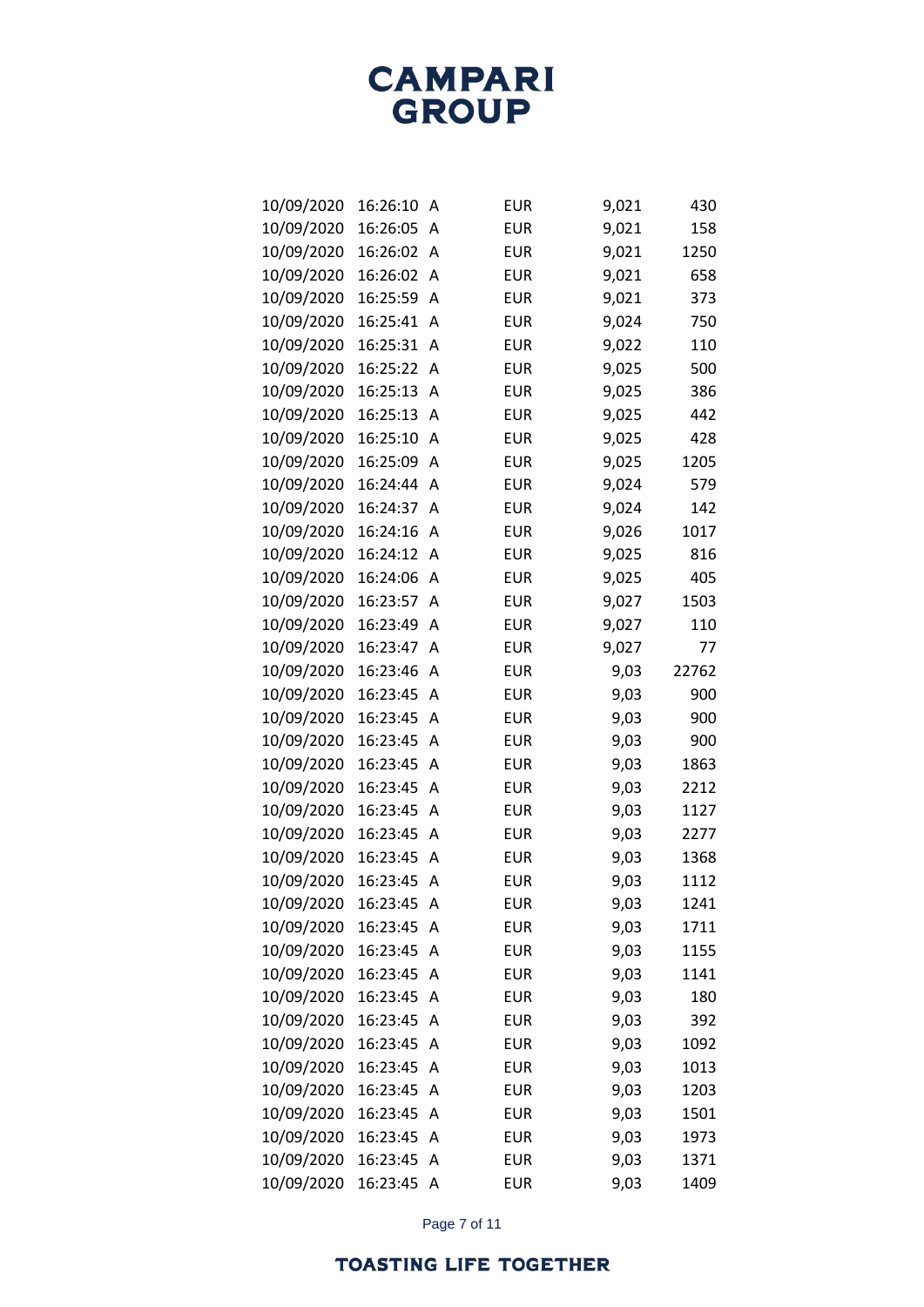| 10/09/2020 | 16:10:47 | Α | <b>EUR</b> | 9,03  | 254  |
|------------|----------|---|------------|-------|------|
| 10/09/2020 | 16:10:47 | Α | <b>EUR</b> | 9,03  | 1222 |
| 10/09/2020 | 16:04:24 | Α | <b>EUR</b> | 9,029 | 1140 |
| 10/09/2020 | 16:04:24 | Α | <b>EUR</b> | 9,03  | 1140 |
| 10/09/2020 | 16:04:21 | Α | <b>EUR</b> | 9,03  | 1285 |
| 10/09/2020 | 16:04:21 | Α | <b>EUR</b> | 9,03  | 1460 |
| 10/09/2020 | 16:03:04 | Α | <b>EUR</b> | 9,03  | 900  |
| 10/09/2020 | 16:03:04 | Α | <b>EUR</b> | 9,03  | 892  |
| 10/09/2020 | 16:03:04 | Α | <b>EUR</b> | 9,03  | 1125 |
| 10/09/2020 | 16:03:04 | Α | <b>EUR</b> | 9,03  | 1150 |
| 10/09/2020 | 16:01:39 | Α | <b>EUR</b> | 9,022 | 1148 |
| 10/09/2020 | 16:00:48 | Α | <b>EUR</b> | 9,019 | 1174 |
| 10/09/2020 | 16:00:48 | Α | <b>EUR</b> | 9,019 | 1212 |
| 10/09/2020 | 15:59:03 | Α | <b>EUR</b> | 9,014 | 500  |
| 10/09/2020 | 15:58:17 | Α | <b>EUR</b> | 9,008 | 1235 |
| 10/09/2020 | 15:57:51 | Α | <b>EUR</b> | 9,011 | 1093 |
| 10/09/2020 | 15:57:51 | Α | <b>EUR</b> | 9,011 | 1100 |
| 10/09/2020 | 15:57:15 | Α | <b>EUR</b> | 9,011 | 400  |
| 10/09/2020 | 15:57:15 | Α | <b>EUR</b> | 9,011 | 683  |
| 10/09/2020 | 15:57:15 | Α | <b>EUR</b> | 9,011 | 940  |
| 10/09/2020 | 15:57:15 | Α | <b>EUR</b> | 9,011 | 137  |
| 10/09/2020 | 15:55:46 | Α | <b>EUR</b> | 9,01  | 130  |
| 10/09/2020 | 15:55:46 | Α | <b>EUR</b> | 9,01  | 1000 |
| 10/09/2020 | 15:55:46 | Α | <b>EUR</b> | 9,01  | 1228 |
| 10/09/2020 | 15:55:41 | Α | <b>EUR</b> | 9,012 | 275  |
| 10/09/2020 | 15:55:38 | Α | <b>EUR</b> | 9,012 | 62   |
| 10/09/2020 | 15:55:38 | Α | <b>EUR</b> | 9,012 | 864  |
| 11/09/2020 | 16:02:07 | Α | <b>EUR</b> | 9,125 | 235  |
| 11/09/2020 | 16:02:07 | Α | <b>EUR</b> | 9,124 | 900  |
| 11/09/2020 | 15:58:21 | Α | <b>EUR</b> | 9,123 | 639  |
| 11/09/2020 | 15:58:19 | Α | <b>EUR</b> | 9,123 | 500  |
| 11/09/2020 | 15:55:45 | Α | <b>EUR</b> | 9,127 | 523  |
| 11/09/2020 | 15:55:44 | Α | EUR        | 9,127 | 500  |
| 11/09/2020 | 15:54:51 | Α | <b>EUR</b> | 9,12  | 239  |
| 11/09/2020 | 15:51:46 | Α | <b>EUR</b> | 9,109 | 471  |
| 11/09/2020 | 15:51:46 | A | EUR        | 9,109 | 44   |
| 11/09/2020 | 15:46:02 | Α | <b>EUR</b> | 9,106 | 1108 |
| 11/09/2020 | 15:42:31 | Α | <b>EUR</b> | 9,107 | 1012 |
| 11/09/2020 | 15:38:21 | A | <b>EUR</b> | 9,094 | 1223 |
| 11/09/2020 | 15:37:10 | A | EUR        | 9,1   | 98   |
| 11/09/2020 | 15:36:28 | Α | EUR        | 9,099 | 534  |
| 11/09/2020 | 15:30:51 | Α | EUR        | 9,1   | 1015 |
| 11/09/2020 | 15:28:40 | A | EUR        | 9,102 | 814  |

Page 8 of 11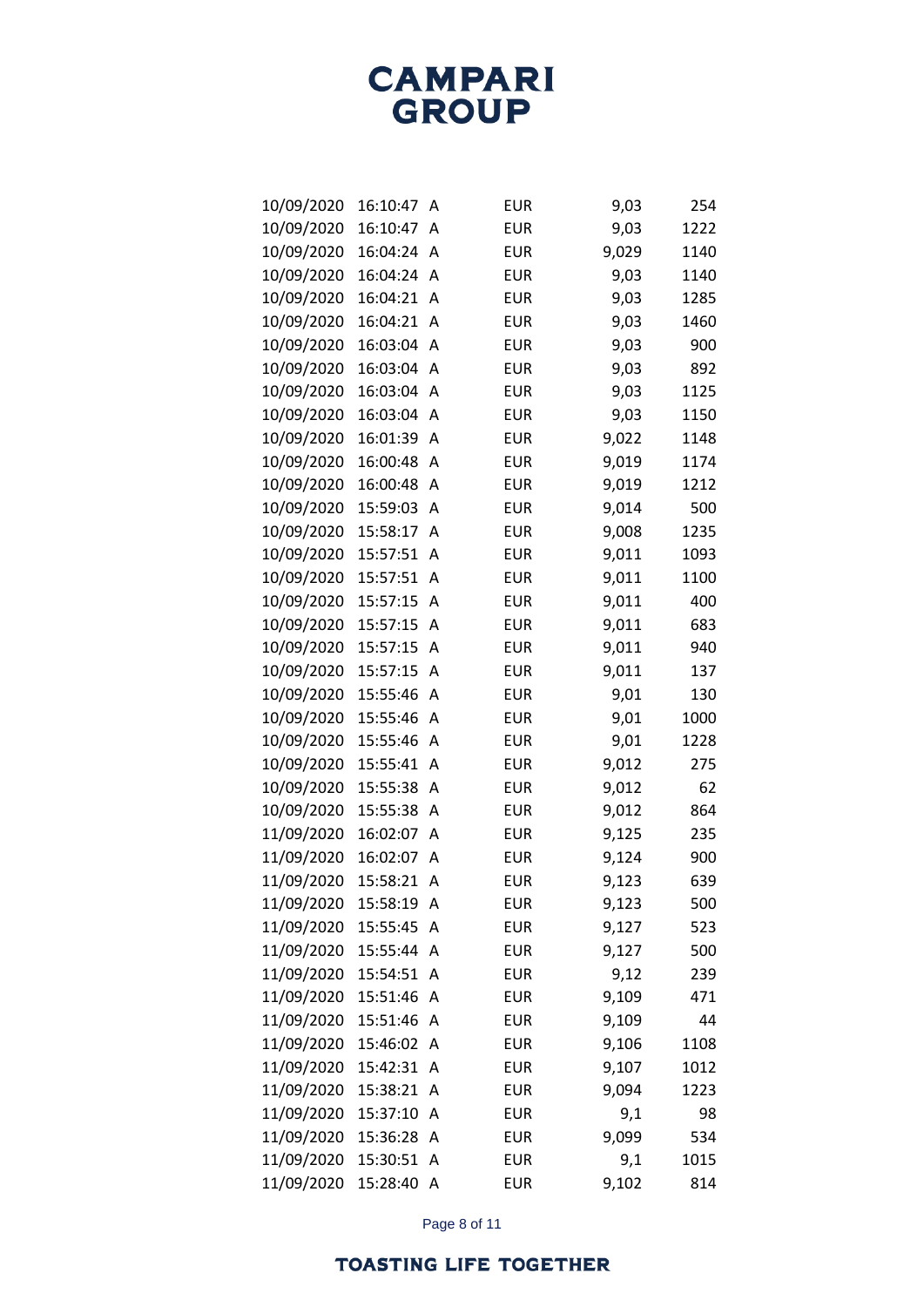| 11/09/2020 | 15:28:40 | Α              | <b>EUR</b> | 9,102 | 367  |
|------------|----------|----------------|------------|-------|------|
| 11/09/2020 | 15:27:56 | Α              | <b>EUR</b> | 9,099 | 20   |
| 11/09/2020 | 15:26:36 | Α              | <b>EUR</b> | 9,098 | 485  |
| 11/09/2020 | 15:26:36 | Α              | <b>EUR</b> | 9,098 | 416  |
| 11/09/2020 | 15:26:36 | Α              | <b>EUR</b> | 9,098 | 205  |
| 11/09/2020 | 15:22:16 | Α              | <b>EUR</b> | 9,1   | 1023 |
| 11/09/2020 | 15:17:03 | Α              | <b>EUR</b> | 9,105 | 1153 |
| 11/09/2020 | 15:06:02 | Α              | <b>EUR</b> | 9,115 | 298  |
| 11/09/2020 | 15:06:02 | Α              | <b>EUR</b> | 9,115 | 900  |
| 11/09/2020 | 15:06:02 | Α              | <b>EUR</b> | 9,114 | 1056 |
| 11/09/2020 | 14:58:17 | Α              | <b>EUR</b> | 9,112 | 1249 |
| 11/09/2020 | 14:58:17 | Α              | <b>EUR</b> | 9,111 | 1075 |
| 11/09/2020 | 14:52:49 | Α              | <b>EUR</b> | 9,122 | 900  |
| 11/09/2020 | 14:51:21 | Α              | <b>EUR</b> | 9,123 | 296  |
| 11/09/2020 | 14:51:21 | Α              | <b>EUR</b> | 9,123 | 296  |
| 11/09/2020 | 14:48:56 | Α              | <b>EUR</b> | 9,12  | 279  |
| 11/09/2020 | 14:46:57 | Α              | <b>EUR</b> | 9,12  | 881  |
| 11/09/2020 | 14:36:06 | Α              | <b>EUR</b> | 9,124 | 900  |
| 11/09/2020 | 14:36:06 | Α              | <b>EUR</b> | 9,124 | 329  |
| 11/09/2020 | 14:36:06 | Α              | <b>EUR</b> | 9,123 | 1108 |
| 11/09/2020 | 14:35:48 | Α              | <b>EUR</b> | 9,13  | 1192 |
| 11/09/2020 | 14:35:48 | Α              | <b>EUR</b> | 9,13  | 1122 |
| 11/09/2020 | 14:35:48 | Α              | <b>EUR</b> | 9,13  | 1134 |
| 11/09/2020 | 14:35:48 | Α              | <b>EUR</b> | 9,13  | 1103 |
| 11/09/2020 | 14:35:48 | Α              | <b>EUR</b> | 9,13  | 1081 |
| 11/09/2020 | 14:35:48 | Α              | <b>EUR</b> | 9,13  | 1073 |
| 11/09/2020 | 14:35:48 | Α              | <b>EUR</b> | 9,13  | 1206 |
| 11/09/2020 | 14:35:48 | Α              | <b>EUR</b> | 9,13  | 1212 |
| 11/09/2020 | 14:35:48 | Α              | <b>EUR</b> | 9,13  | 1023 |
| 11/09/2020 | 14:35:48 | Α              | <b>EUR</b> | 9,13  | 1156 |
| 11/09/2020 | 14:35:48 | Α              | EUR        | 9,13  | 1030 |
| 11/09/2020 | 14:35:48 | Α              | EUR        | 9,13  | 1247 |
| 11/09/2020 | 14:35:48 | Α              | <b>EUR</b> | 9,13  | 1229 |
| 11/09/2020 | 14:35:48 | Α              | EUR        | 9,13  | 1239 |
| 11/09/2020 | 14:35:48 | Α              | <b>EUR</b> | 9,13  | 1021 |
| 11/09/2020 | 14:35:48 | A              | EUR        | 9,13  | 1106 |
| 11/09/2020 | 14:35:48 | Α              | <b>EUR</b> | 9,13  | 1188 |
| 11/09/2020 | 14:35:48 | Α              | <b>EUR</b> | 9,13  | 1027 |
| 11/09/2020 | 12:16:11 | A              | <b>EUR</b> | 9,126 | 800  |
| 11/09/2020 | 12:15:47 | Α              | EUR        | 9,13  | 1850 |
| 11/09/2020 | 11:46:23 | Α              | <b>EUR</b> | 9,126 | 1247 |
| 11/09/2020 | 11:40:26 | Α              | EUR        | 9,123 | 1011 |
| 11/09/2020 | 11:35:41 | $\overline{A}$ | EUR        | 9,122 | 700  |

Page 9 of 11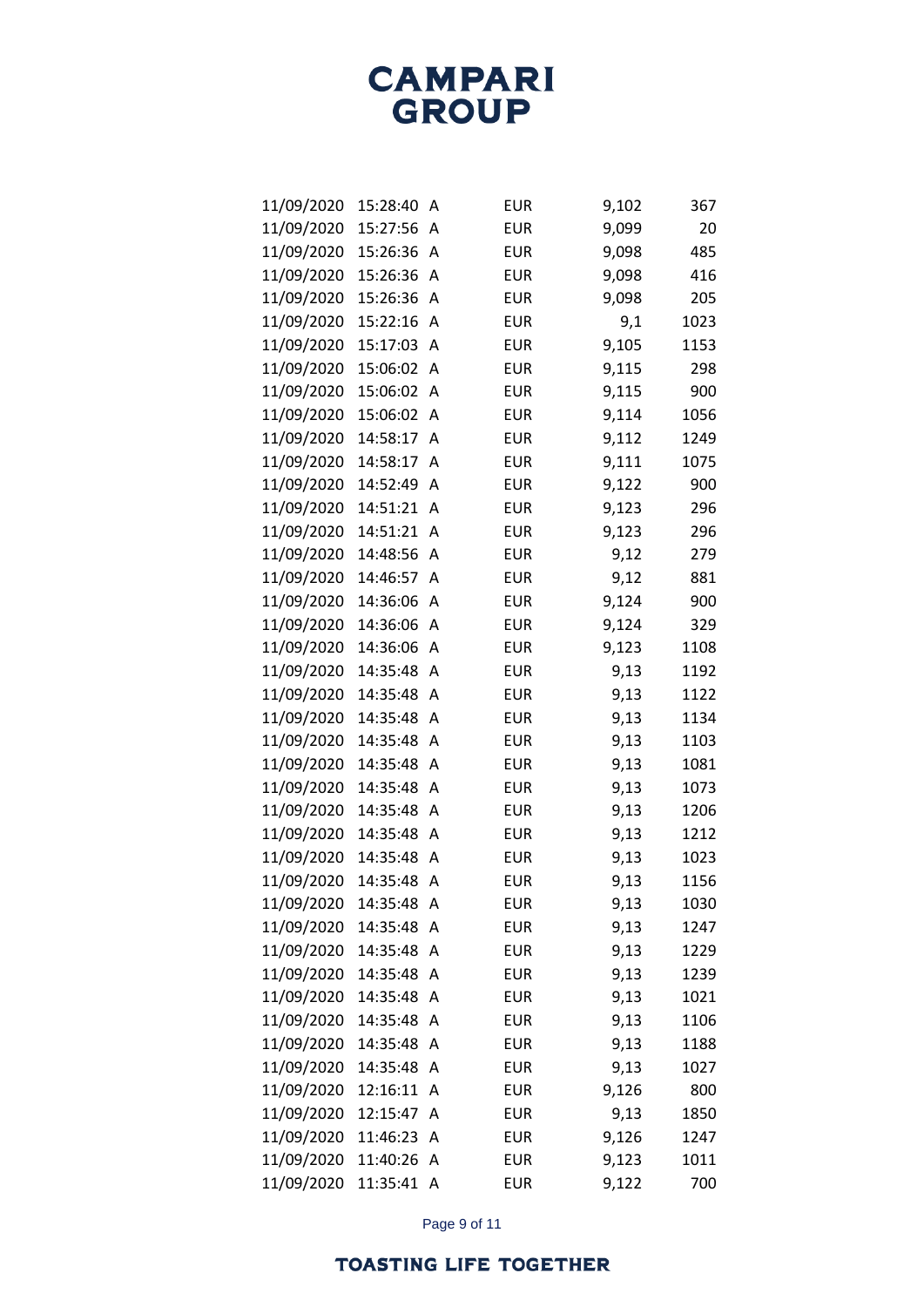| 11/09/2020 | 11:35:31 | A | <b>EUR</b> | 9,124 | 237          |
|------------|----------|---|------------|-------|--------------|
| 11/09/2020 | 11:35:31 | A | <b>EUR</b> | 9,124 | 3            |
| 11/09/2020 | 11:35:31 | Α | <b>EUR</b> | 9,124 | 92           |
| 11/09/2020 | 11:35:31 | Α | <b>EUR</b> | 9,124 | 5            |
| 11/09/2020 | 11:25:45 | Α | <b>EUR</b> | 9,122 | 900          |
| 11/09/2020 | 11:25:45 | Α | <b>EUR</b> | 9,122 | 272          |
| 11/09/2020 | 11:25:45 | Α | <b>EUR</b> | 9,126 | 1189         |
| 11/09/2020 | 11:25:14 | Α | <b>EUR</b> | 9,126 | 5            |
| 11/09/2020 | 11:24:01 | Α | <b>EUR</b> | 9,12  | 1            |
| 11/09/2020 | 11:24:01 | Α | <b>EUR</b> | 9,12  | 9            |
| 11/09/2020 | 11:21:11 | A | <b>EUR</b> | 9,108 | 2            |
| 11/09/2020 | 11:21:11 | Α | <b>EUR</b> | 9,108 | $\mathbf{1}$ |
| 11/09/2020 | 11:21:11 | Α | <b>EUR</b> | 9,108 | 2            |
| 11/09/2020 | 11:18:38 | Α | <b>EUR</b> | 9,1   | 25           |
| 11/09/2020 | 11:06:04 | A | <b>EUR</b> | 9,11  | 1203         |
| 11/09/2020 | 11:04:11 | Α | <b>EUR</b> | 9,103 | 222          |
| 11/09/2020 | 11:04:11 | A | <b>EUR</b> | 9,103 | 8            |
| 11/09/2020 | 11:04:11 | Α | <b>EUR</b> | 9,103 | 6            |
| 11/09/2020 | 10:58:55 | Α | <b>EUR</b> | 9,111 | 550          |
| 11/09/2020 | 10:55:21 | Α | <b>EUR</b> | 9,121 | 864          |
| 11/09/2020 | 10:55:21 | Α | <b>EUR</b> | 9,121 | 97           |
| 11/09/2020 | 10:55:21 | Α | <b>EUR</b> | 9,121 | 127          |
| 11/09/2020 | 10:45:05 | Α | <b>EUR</b> | 9,114 | 1216         |
| 11/09/2020 | 10:37:12 | Α | <b>EUR</b> | 9,112 | 357          |
| 11/09/2020 | 10:37:12 | Α | <b>EUR</b> | 9,112 | 696          |
| 11/09/2020 | 10:35:01 | Α | <b>EUR</b> | 9,11  | 542          |
| 11/09/2020 | 10:32:18 | Α | <b>EUR</b> | 9,118 | 1219         |
| 11/09/2020 | 10:30:41 | Α | <b>EUR</b> | 9,118 | 1            |
| 11/09/2020 | 10:30:41 | Α | <b>EUR</b> | 9,118 | $\mathbf{1}$ |
| 11/09/2020 | 10:30:41 | Α | <b>EUR</b> | 9,118 | 1            |
| 11/09/2020 | 10:30:41 | Α | <b>EUR</b> | 9,118 | 1            |
| 11/09/2020 | 10:22:43 | Α | <b>EUR</b> | 9,116 | 1000         |
| 11/09/2020 | 10:21:06 | Α | <b>EUR</b> | 9,123 | 950          |
| 11/09/2020 | 10:16:01 | Α | <b>EUR</b> | 9,118 | 1027         |
| 11/09/2020 | 10:09:34 | Α | <b>EUR</b> | 9,115 | 750          |
| 11/09/2020 | 09:59:20 | A | <b>EUR</b> | 9,105 | 75           |
| 11/09/2020 | 09:59:20 | Α | <b>EUR</b> | 9,104 | 950          |
| 11/09/2020 | 09:59:20 | Α | <b>EUR</b> | 9,106 | 864          |
| 11/09/2020 | 09:59:20 | Α | <b>EUR</b> | 9,106 | 223          |
| 11/09/2020 | 09:50:37 | Α | <b>EUR</b> | 9,102 | 1099         |
| 11/09/2020 | 09:42:21 | Α | <b>EUR</b> | 9,101 | 550          |
| 11/09/2020 | 09:42:21 | A | <b>EUR</b> | 9,102 | 550          |
| 11/09/2020 | 09:39:39 | Α | <b>EUR</b> | 9,096 | 1126         |

Page 10 of 11